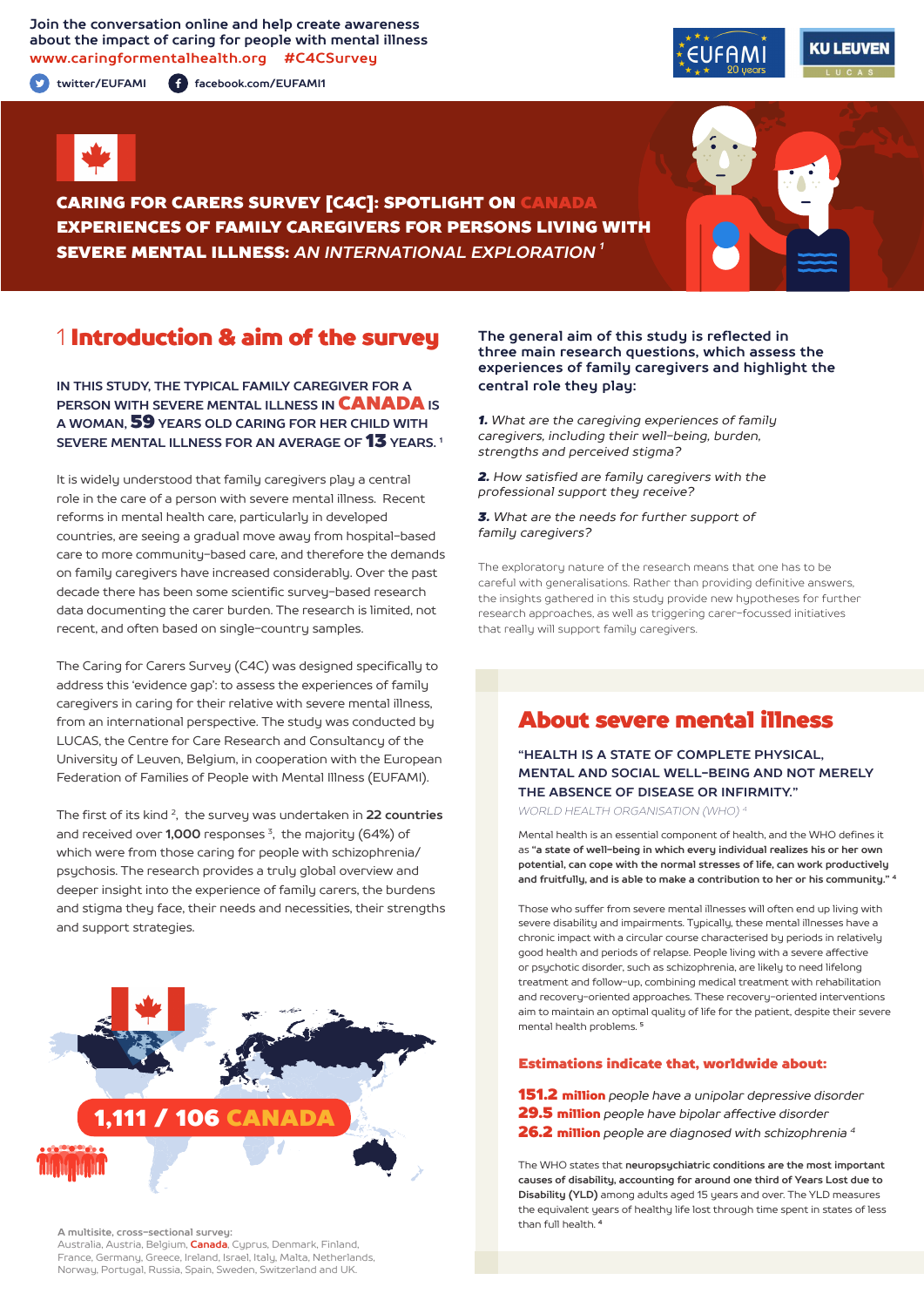## 2 The value of caregivers

"CARERS FOR PEOPLE AFFECTED BY SCHIZOPHRENIA OFTEN FEEL UNDERVALUED. DURING EARLY PSYCHOSIS, INTERVENTIONS AIMED AT THE FAMILY CAN FACILITATE PATIENT IDENTIFICATION, IMPROVE THE EMOTIONAL WELL-BEING OF FAMILY MEMBERS AND SUPPORT CARERS IN THEIR UNQUESTIONABLY IMPORTANT ROLE IN PROMOTING REMISSION AND RECOVERY." *EUFAMI 6*

Traditionally, people living with a severe mental illness require intensive treatment and, in many countries, may **reside in specialised hospitals.** However, in between periods of relapse, **most people with severe mental illness such as schizophrenia or depression live in the community and are cared for by their relatives.** Thus, both in practice, policy and research, there is growing attention to the needs of family caregivers.

**In practice** - More than half of family caregivers in **Canada** who took part in the survey do not live with the patient. However, the report reveals that living with the patient or not does not necessarily reduce the burden of the caregiving role.<sup>1</sup>

#### **INTERNATIONALLY,** 4 OUT OF 10 **PEOPLE CARED FOR IN THIS SURVEY LIVED AT HOME WITH THEIR CARER. 1**

**FROM A GLOBAL PERSPECTIVE, MORE THAN** 3 OUT OF 4 **(76%) WERE CARING FOR THEIR SON OR DAUGHTER, 10% WERE CARING FOR A PARTNER OR SPOUSE AND 7% FOR THEIR BROTHER OR SISTER. 1**

In policu - Mental health policies, especially those in developed countries, are shifting towards more communitybased care. This policy shift is also reflected in the growing importance of patient and family support organisations, such as advocacy groups. The WHO Mental Health Atlas clarifies that family associations are present in 80% of the high-income countries and 39% of the low-income countries. In countries with family associations, 38% of these organisations frequently participate in legislation formation and implementation; about 42% are not routinely consulted and 20% of the family associations are rarely or not consulted. **<sup>4</sup>**

#### **INTERNATIONALLY, THE REPRESENTATION OF EUFAMI** AND NATIONAL AND REGIONAL FAMILY MEMBER ORGANISATIONS, **AT POLICY LEVEL, IS** IMPORTANT FOR 90% **OF FAMILY CAREGIVERS. 1**

**FROM A GLOBAL PERSPECTIVE. AROUND 9 IN** 10 FAMILY CAREGIVERS **WANT MORE OPPORTUNITIES TO MEET, AND SHARE KNOWLEDGE AND EXPERIENCES, WITH PROFESSIONAL CARERS (93%), AS WELL AS OTHER FAMILY MEMBERS AND INFORMAL CARERS (90%). 1**

In research - The role of family caregivers has long been recognised. In the early 1950s research focussed on the role of families in the relapse of schizophrenia, examining 'Expressed Emotion' as a core theme. **7** The recent societal trend for reducing in-patient beds in mental health institutions and towards the more rapid discharge of the patient from hospital into the community has re-invigorated research into the role of family caregivers, and this is very much in line with caregiving research in other patient populations.

**FROM A GLOBAL PERSPECTIVE,** TWO THIRDS **OF THE PERSONS CARED FOR BY THE FAMILY CAREGIVER HAVE SCHIZOPHRENIA OR PSYCHOTIC ILLNESS. 1**

**INTERNATIONALLY, MORE THAN 1 IN 3 (37%) IS 'QUITE A BIT' OR 'A LOT' CONCERNED ABOUT THE PERSON THEY CARE FOR RELAPSING OR DETERIORATING. 1**

# 3 Study conclusions & Canadian highlights

THE GREATEST NEED OF FAMILY CAREGIVERS LIES IN THE RECOGNITION THAT THEY ARE A FULL PARTNER IN CARE, AND IN THE NEED TO BE LISTENED TO AND TAKEN SERIOUSLY BY PROFESSIONAL CAREGIVERS. <sup>1</sup>

Advances in treatment, economic pressures and policy shifts in mental healthcare, have resulted in family members being increasingly expected to be present, close by and available for caregiving at all times. The findings of the C4C survey reflect this; that caring for a relative with a severe mental illness, like schizophrenia or bipolar affective disorder, involves an enormous commitment.

The high demands place a heavy burden on caregivers and this research confirms that most family caregivers of persons with severe mental illness are confronted with an accumulation of burden on several areas of their lives. Combining the emotional and relationship burden with lack of sleep, feelings of depression and anxiety or experiencing strains in the relationship with the person they care for, together with the social isolation and stigma that these family caregivers are confronted with gives an idea of the chronic stress that family caregivers are exposed to. It is vital therefore that community-based care should not become a euphemism for the single family caregiver carrying the entire burden.

Not surprisingly, 93 percent<sup>1</sup> of the family caregivers participating in the international study express the need for additional support to help with their role as a caregiver with half asking for significant levels of support. Family caregivers know what it is like to live with mental illness through their daily experiences with the patient. They especially worry about the future and what will happen with their ill relative in the long term. These worries need to be taken seriously and further support and information needs to be provided. Whilst information and advice are offered by professional caregivers